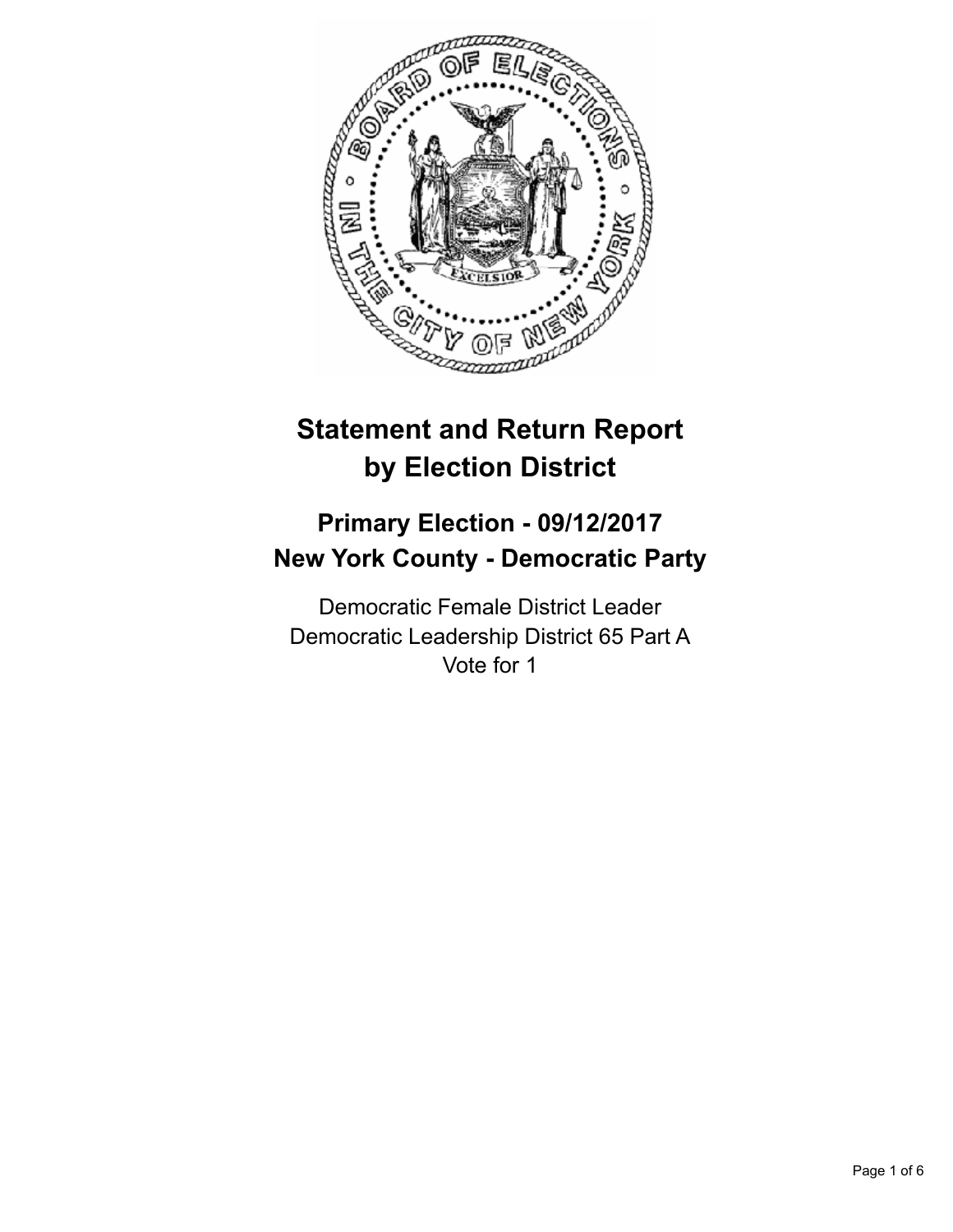

| PUBLIC COUNTER                                           | 91 |
|----------------------------------------------------------|----|
| <b>MANUALLY COUNTED EMERGENCY</b>                        | 0  |
| <b>ABSENTEE / MILITARY</b>                               |    |
| AFFIDAVIT                                                | 4  |
| <b>Total Ballots</b>                                     | 96 |
| Less - Inapplicable Federal/Special Presidential Ballots | 0  |
| <b>Total Applicable Ballots</b>                          | 96 |
| KAREN B. BLATT                                           | 39 |
| <b>CAROLINE LASKOW</b>                                   | 25 |
| <b>Total Votes</b>                                       | 64 |
| Unrecorded                                               | 32 |

#### **044/65**

| <b>PUBLIC COUNTER</b>                                    | 283 |
|----------------------------------------------------------|-----|
| <b>MANUALLY COUNTED EMERGENCY</b>                        | 0   |
| ABSENTEE / MILITARY                                      | 7   |
| AFFIDAVIT                                                | 3   |
| <b>Total Ballots</b>                                     | 293 |
| Less - Inapplicable Federal/Special Presidential Ballots | 0   |
| <b>Total Applicable Ballots</b>                          | 293 |
| <b>KAREN B. BLATT</b>                                    | 110 |
| <b>CAROLINE LASKOW</b>                                   | 131 |
| ROBERT E. CRUZ (WRITE-IN)                                |     |
| VAYLATEENA JONES (WRITE-IN)                              |     |
| <b>Total Votes</b>                                       | 243 |
| Unrecorded                                               | 50  |

| <b>PUBLIC COUNTER</b>                                    | 289 |
|----------------------------------------------------------|-----|
| MANUALLY COUNTED EMERGENCY                               | 0   |
| ABSENTEE / MILITARY                                      | 2   |
| AFFIDAVIT                                                | 2   |
| <b>Total Ballots</b>                                     | 293 |
| Less - Inapplicable Federal/Special Presidential Ballots | 0   |
| <b>Total Applicable Ballots</b>                          | 293 |
| <b>KAREN B. BLATT</b>                                    | 102 |
| <b>CAROLINE LASKOW</b>                                   | 151 |
| <b>Total Votes</b>                                       | 253 |
| Unrecorded                                               | 40  |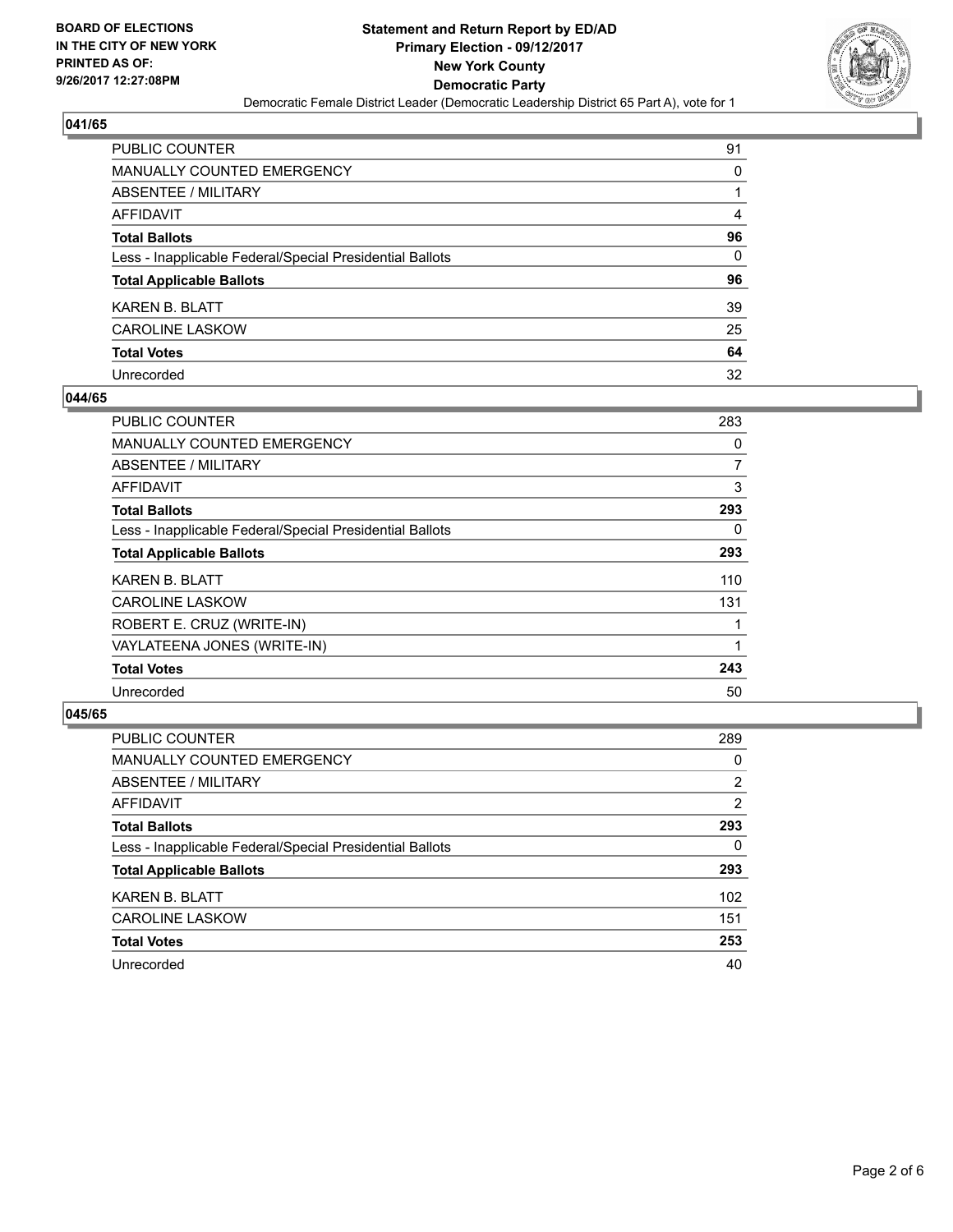

| <b>PUBLIC COUNTER</b>                                    | 237 |
|----------------------------------------------------------|-----|
| <b>MANUALLY COUNTED EMERGENCY</b>                        | 0   |
| <b>ABSENTEE / MILITARY</b>                               | 2   |
| <b>AFFIDAVIT</b>                                         | 3   |
| <b>Total Ballots</b>                                     | 242 |
| Less - Inapplicable Federal/Special Presidential Ballots | 0   |
| <b>Total Applicable Ballots</b>                          | 242 |
| <b>KAREN B. BLATT</b>                                    | 115 |
| <b>CAROLINE LASKOW</b>                                   | 104 |
| <b>Total Votes</b>                                       | 219 |
| Unrecorded                                               | 23  |

#### **047/65**

| <b>PUBLIC COUNTER</b>                                    | 208 |
|----------------------------------------------------------|-----|
| <b>MANUALLY COUNTED EMERGENCY</b>                        | 0   |
| ABSENTEE / MILITARY                                      | 3   |
| AFFIDAVIT                                                | 0   |
| <b>Total Ballots</b>                                     | 211 |
| Less - Inapplicable Federal/Special Presidential Ballots | 0   |
| <b>Total Applicable Ballots</b>                          | 211 |
| <b>KAREN B. BLATT</b>                                    | 80  |
| <b>CAROLINE LASKOW</b>                                   | 104 |
| <b>Total Votes</b>                                       | 184 |
| Unrecorded                                               | 27  |

| <b>PUBLIC COUNTER</b>                                    | 262            |
|----------------------------------------------------------|----------------|
| <b>MANUALLY COUNTED EMERGENCY</b>                        | 0              |
| ABSENTEE / MILITARY                                      | $\overline{2}$ |
| AFFIDAVIT                                                | 0              |
| <b>Total Ballots</b>                                     | 264            |
| Less - Inapplicable Federal/Special Presidential Ballots | 0              |
| <b>Total Applicable Ballots</b>                          | 264            |
| <b>KAREN B. BLATT</b>                                    | 113            |
| <b>CAROLINE LASKOW</b>                                   | 131            |
| TISA LA PADILA (WRITE-IN)                                |                |
| <b>Total Votes</b>                                       | 245            |
| Unrecorded                                               | 19             |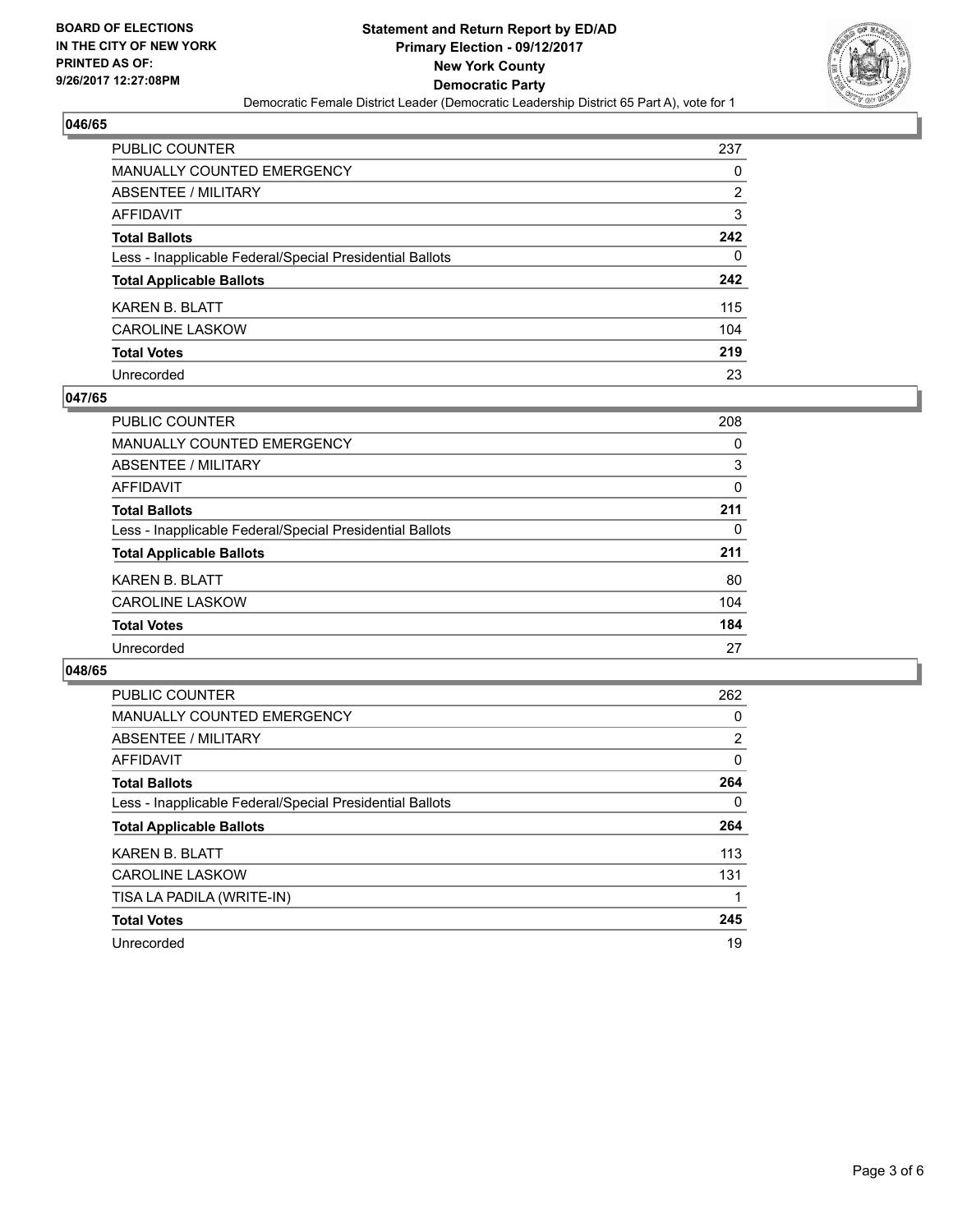

| <b>PUBLIC COUNTER</b>                                    | 233 |
|----------------------------------------------------------|-----|
| <b>MANUALLY COUNTED EMERGENCY</b>                        | 0   |
| ABSENTEE / MILITARY                                      | 14  |
| <b>AFFIDAVIT</b>                                         |     |
| <b>Total Ballots</b>                                     | 248 |
| Less - Inapplicable Federal/Special Presidential Ballots | 0   |
| <b>Total Applicable Ballots</b>                          | 248 |
| <b>KAREN B. BLATT</b>                                    | 99  |
| <b>CAROLINE LASKOW</b>                                   | 110 |
| <b>Total Votes</b>                                       | 209 |
| Unrecorded                                               | 39  |

#### **052/65**

| <b>PUBLIC COUNTER</b>                                    | 192 |
|----------------------------------------------------------|-----|
| <b>MANUALLY COUNTED EMERGENCY</b>                        | 0   |
| ABSENTEE / MILITARY                                      | 6   |
| <b>AFFIDAVIT</b>                                         | 2   |
| <b>Total Ballots</b>                                     | 200 |
| Less - Inapplicable Federal/Special Presidential Ballots | 0   |
| <b>Total Applicable Ballots</b>                          | 200 |
| <b>KAREN B. BLATT</b>                                    | 71  |
| <b>CAROLINE LASKOW</b>                                   | 115 |
| DAVID STEIN (WRITE-IN)                                   |     |
| <b>Total Votes</b>                                       | 187 |
| Unrecorded                                               | 13  |

| <b>PUBLIC COUNTER</b>                                    | 237 |
|----------------------------------------------------------|-----|
| <b>MANUALLY COUNTED EMERGENCY</b>                        | 0   |
| ABSENTEE / MILITARY                                      | 4   |
| AFFIDAVIT                                                | 0   |
| <b>Total Ballots</b>                                     | 241 |
| Less - Inapplicable Federal/Special Presidential Ballots | 0   |
| <b>Total Applicable Ballots</b>                          | 241 |
| <b>KAREN B. BLATT</b>                                    | 104 |
| <b>CAROLINE LASKOW</b>                                   | 121 |
| <b>Total Votes</b>                                       | 225 |
| Unrecorded                                               | 16  |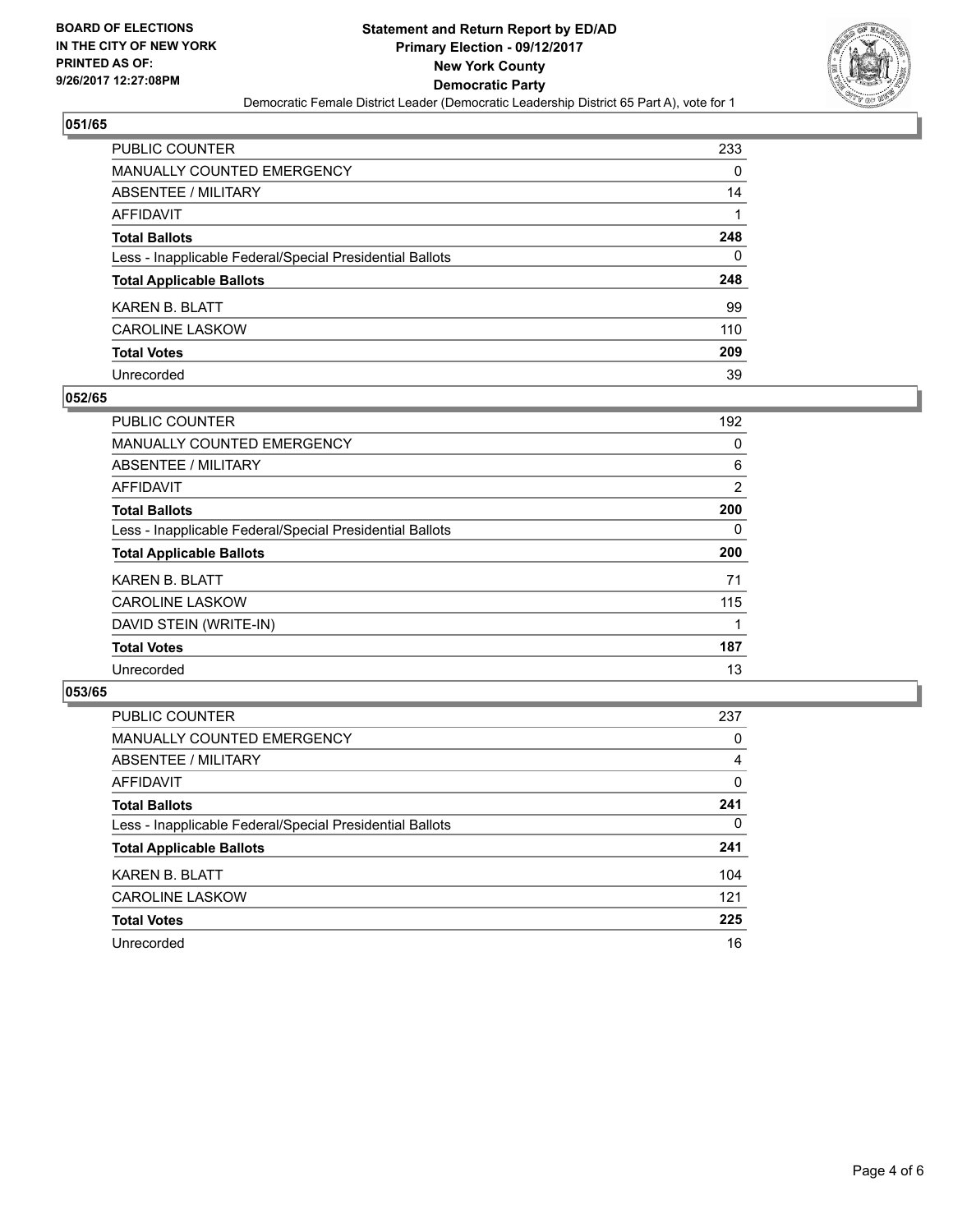

| <b>PUBLIC COUNTER</b>                                    | 190 |
|----------------------------------------------------------|-----|
| <b>MANUALLY COUNTED EMERGENCY</b>                        | 0   |
| ABSENTEE / MILITARY                                      |     |
| <b>AFFIDAVIT</b>                                         | 0   |
| <b>Total Ballots</b>                                     | 191 |
| Less - Inapplicable Federal/Special Presidential Ballots | 0   |
| <b>Total Applicable Ballots</b>                          | 191 |
| <b>KAREN B. BLATT</b>                                    | 77  |
| <b>CAROLINE LASKOW</b>                                   | 78  |
| <b>Total Votes</b>                                       | 155 |
| Unrecorded                                               | 36  |

| <b>PUBLIC COUNTER</b>                                    | 213 |
|----------------------------------------------------------|-----|
| <b>MANUALLY COUNTED EMERGENCY</b>                        | 0   |
| ABSENTEE / MILITARY                                      | 2   |
| AFFIDAVIT                                                | 0   |
| <b>Total Ballots</b>                                     | 215 |
| Less - Inapplicable Federal/Special Presidential Ballots | 0   |
| <b>Total Applicable Ballots</b>                          | 215 |
| <b>KAREN B. BLATT</b>                                    | 114 |
| <b>CAROLINE LASKOW</b>                                   | 72  |
| <b>Total Votes</b>                                       | 186 |
| Unrecorded                                               | 29  |